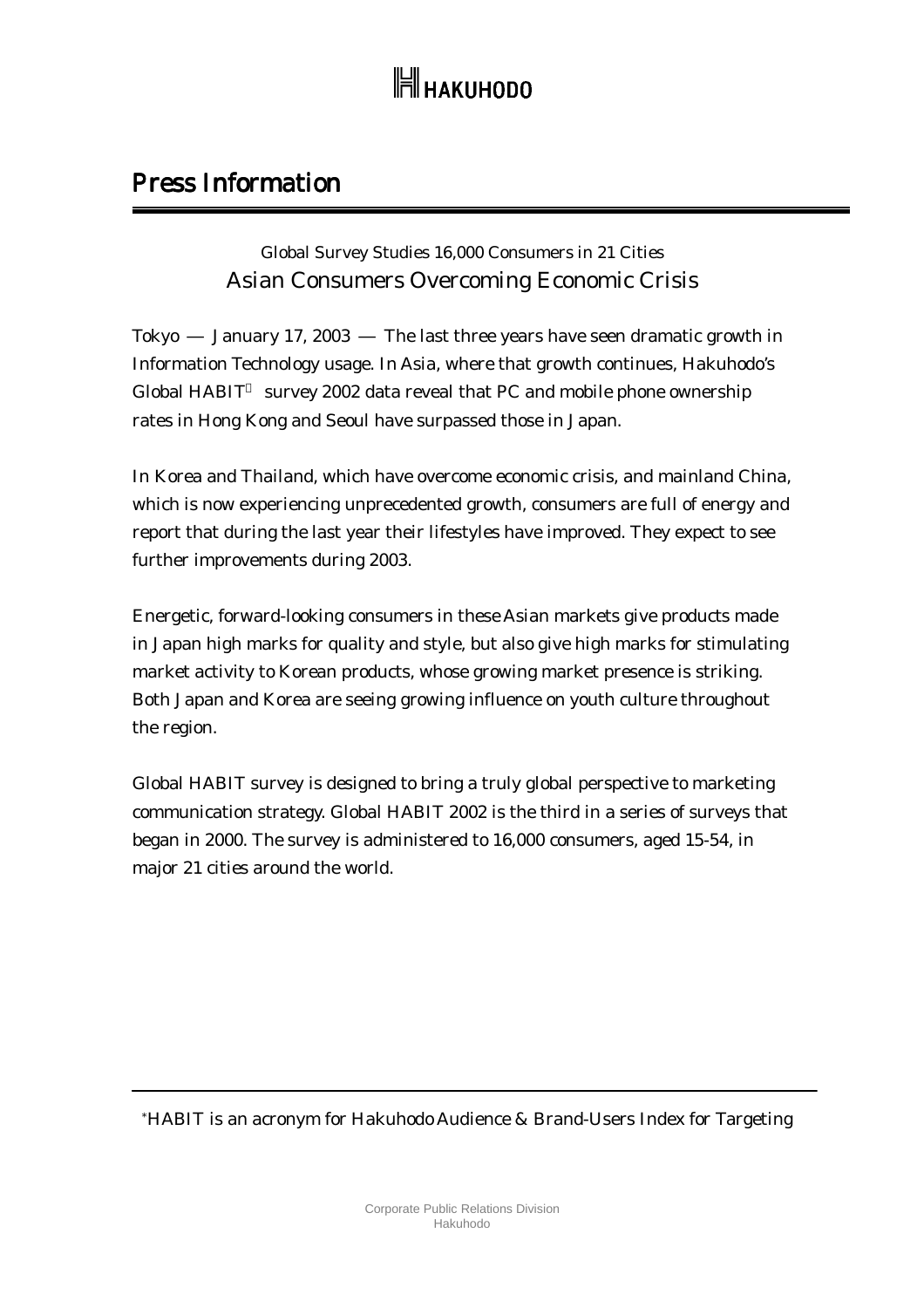# **H** накиноро

<Survey Overview>

#### Cities :

China(Shanghai, Beijing, Guangzhou), Hong Kong, Taiwan(Taipei), Thailand(Bangkok), Malaysia(Kuala Lumpur), Singapore, South Korea(Seoul), Philippines(Manila), Indonesia(Jakarta), Vietnam(Ho Chi Minh), India(Delhi, Mumbai), USA(New York, Los Angeles), Italy(Milan), Spain(Madrid), Australia(Sydney), Japan(Tokyo, Osaka)

#### Sample:

Male/female individuals Aged 15-54 Approx. 500-800 / city (In Japan, 5,000) 21 cities Total n=16,000

#### Approach: Approach:

Door-to-Door Interview (Asia), Door-to-door Interview and Drop and Pickup method (Europe), Mail survey (USA), Door-to-Door Interview and Mail survey (Japan)

For further information, please contact:

| J. Terajima / U. Hirasawa<br><b>Corporate Public Relations Division</b> | Tel: $+81-(0)3-5446-6161$<br>Fax:<br>$+81-(0)3-5446-6166$ |
|-------------------------------------------------------------------------|-----------------------------------------------------------|
| S.Murokawa / K.Ohashi<br>R&D Division                                   | Tel: $+81-(0)3-5446-6153$<br>Fax:<br>$+81-(0)3-5446-6190$ |

Corporate Public Relations Division Hakuhodo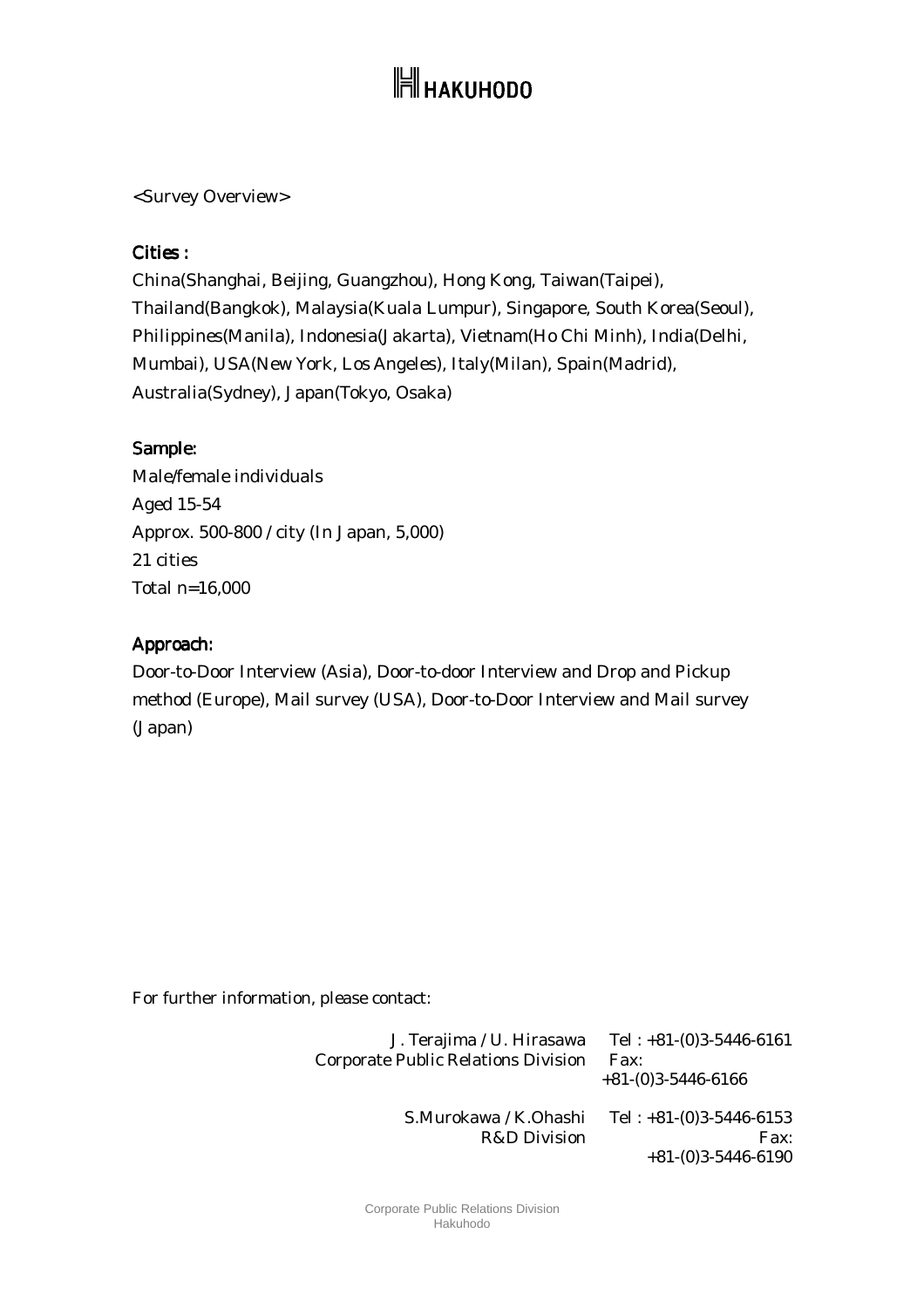#### Reference

#### **Globally speaking, IT is most advanced in Asia**

- In Hong Kong, Taipei, Singapore, and Seoul, both rates of PC and mobile phone ownership are extremely high, and IT literacy is higher than in Japan, North America, and Europe.
- In three major Chinese cities and in Bangkok, even though the diffusion rates are low, mobile phone ownership growth has been spectacular and is rapidly close to North America. (Bangkok : 2000/26.4%→2002/64.6%, China 3 cities: 2000/33.8%→2002/66.2%)



**Mobile phone e-mail has become a global trend. Japan is by far and away the leader in mobile phone access to the Internet. The majority of American mobile phone users use phones neither for e-mail nor for Internet**.

- Mobile-phone e-mail usage(including SMS) has already become a global trend. Except North America, Taipei and Bangkok, 60% of mobile phone users use it for e-mail.
- The rate of mobile phone usage for Internet access in Japan is overwhelmingly higher than that of other cities.
- The majority of American cell phone users use it neither for e-mail nor for Internet.

| Precise use of mobile phones for e-mail and Internet access> |                | e-mail | Internet/Web | Only phone<br>usage | (96) |
|--------------------------------------------------------------|----------------|--------|--------------|---------------------|------|
|                                                              | HongKong       | 61.8   | 6.7          | 37.7                |      |
|                                                              | Singapore      | 79.3   | 1.5          | 20.5                |      |
| $=$ Score Over 50%                                           | Taipei         | 42.5   | 3.5          | 57.1                |      |
|                                                              | Seoul          | 67.5   | 16.2         | 31.3                |      |
|                                                              | Bangkok        | 46.8   | 3.1          | 52.4                |      |
|                                                              | China 3 cities | 71.4   | 4.1          | 28.1                |      |
|                                                              | North America  | 32.4   | 5.8          | 65.0                |      |
|                                                              | London         | 65.1   | 7.0          | 32.7                |      |
|                                                              | M ilan         | 73.0   | 3.2          | 26.6                |      |
|                                                              | Japan          | 75.3   | 71.2         | 21.3                |      |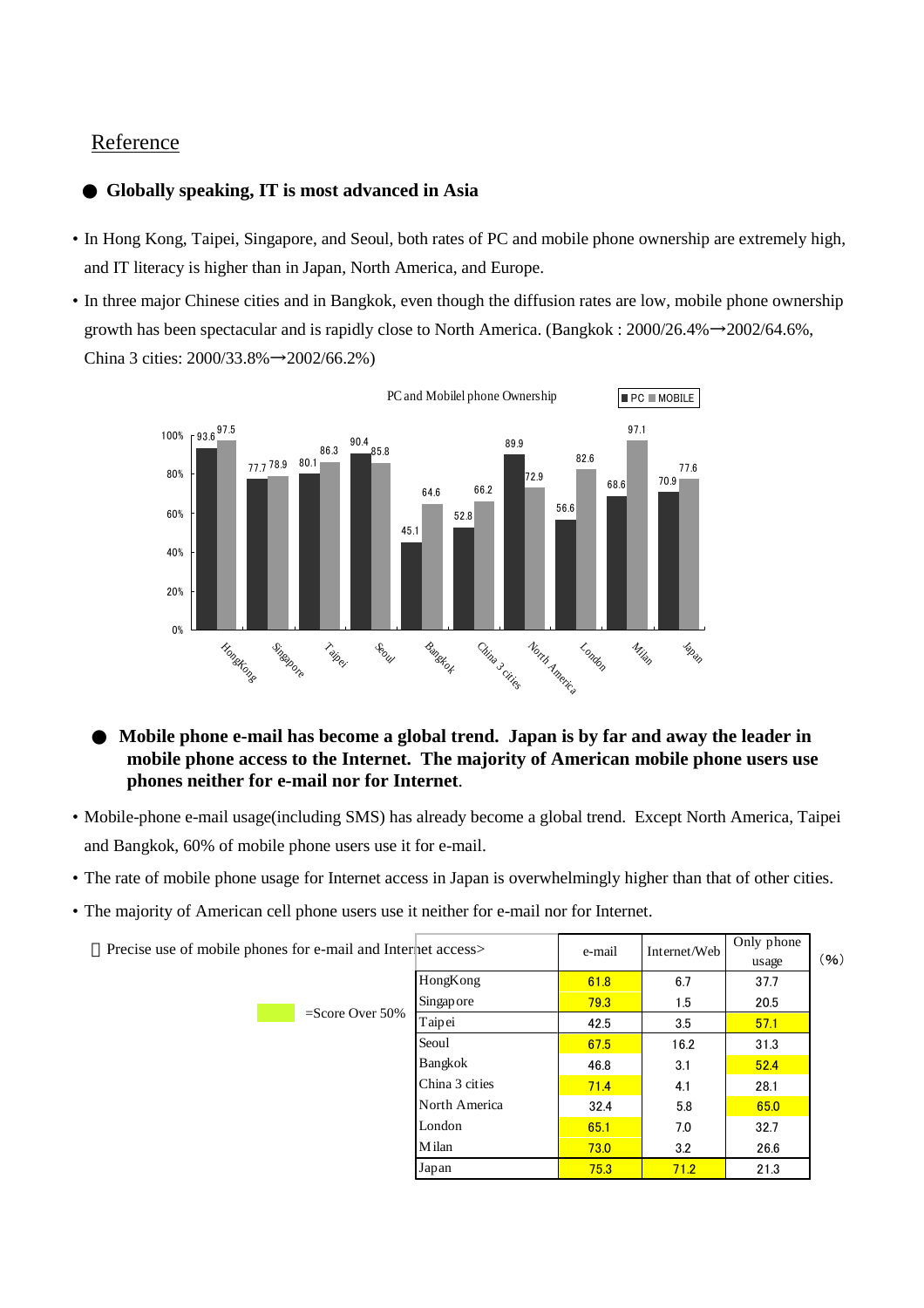#### **Product Image by Country of Origin - Japan scores high for "Quality" and "Style", Korea for "Market Energy"**

• Japan scores far higher than North America or Korea in its reputation for "Quality" and "Style", everywhere except Bangkok and North America. Korean products still receive low scores on "Quality" dimension but are exceeding Japanese and American products in the "Market Energy" dimension and running close behind Japanese products for "Style" in China .



#### **Entertainment Preferences of Young Consumers in Asia Hong Kong and Taiwan pop culture a powerful force; Japanese and Korean pop culture also having an impact.**

- In Hong Kong, Taipei, mainland China, and Singapore, wherever Chinese are the majority population, Chinese-language contents produced in Hong Kong and Taiwan are overwhelming favorites.
- Japanese music and TV dramas have also become widespread in Asia, followed by Korean contents.
- Hollywood, however, continues to dominate the movies.

**Pop-culture Preference of Young Consumers (Male/Female 15-24** = Score Over 50%

|                         | Frequently viewd TV dramas |          |       |                      | Preferred music/pops |       |       | Frequently viewed movies |                |          |              |        |
|-------------------------|----------------------------|----------|-------|----------------------|----------------------|-------|-------|--------------------------|----------------|----------|--------------|--------|
|                         | <b>HKG</b><br>T aiwan      | Japan    | Korea | EU/USA               | <b>HKG</b><br>Taiwan | Japan | Korea | EU/USA                   | HKG<br>Taiwan  | Japan    | Korea        | EU/USA |
| HongKong                | 64.5                       | 22.5     | 7.5   | 7.5                  | 93.5                 | 45.5  | 17.5  | 40.5                     | 19.5           | 3.5      | 1.5          | 16.5   |
| Singapore               | 41.7                       | 17.3     | 126   | 11.0                 | 25.2                 | 11. O | 2.4   | 48. O                    | 27.6           | 8<br>71  | 3.1          | 48.8   |
| Taipei                  | 38.9                       | 18.2     | 23.2  | 3.5                  | 83.3                 | 28.3  | 6.6   | 30.8                     | 24.7           | 6.<br>6  | 2.5          | 46.5   |
| Seoul                   | 1.0                        | 1.0      | 68.3  | 0.5                  | -51<br>$\Omega$      | 4. Q  | 28.6  | 24.5                     | 8.5            | 20       | <u>76. 9</u> | 30. O  |
| Bangkok                 | 5.0                        | 5<br>10. | 25    | 10.5                 | O<br>$\Omega$        | 7. O  | 1.0   | 25. O                    | 5.0            | 5.<br>5  | 1.0          | 31.5   |
| China<br>(3)<br>cities) | 66.6                       | 15.2     | 13.3  | 10. 3 <mark>1</mark> | <b>76.9</b>          | 23.   | 17.7  | 17.5                     | $\frac{46}{5}$ | 10.<br>6 | 9.3          | 21.1   |